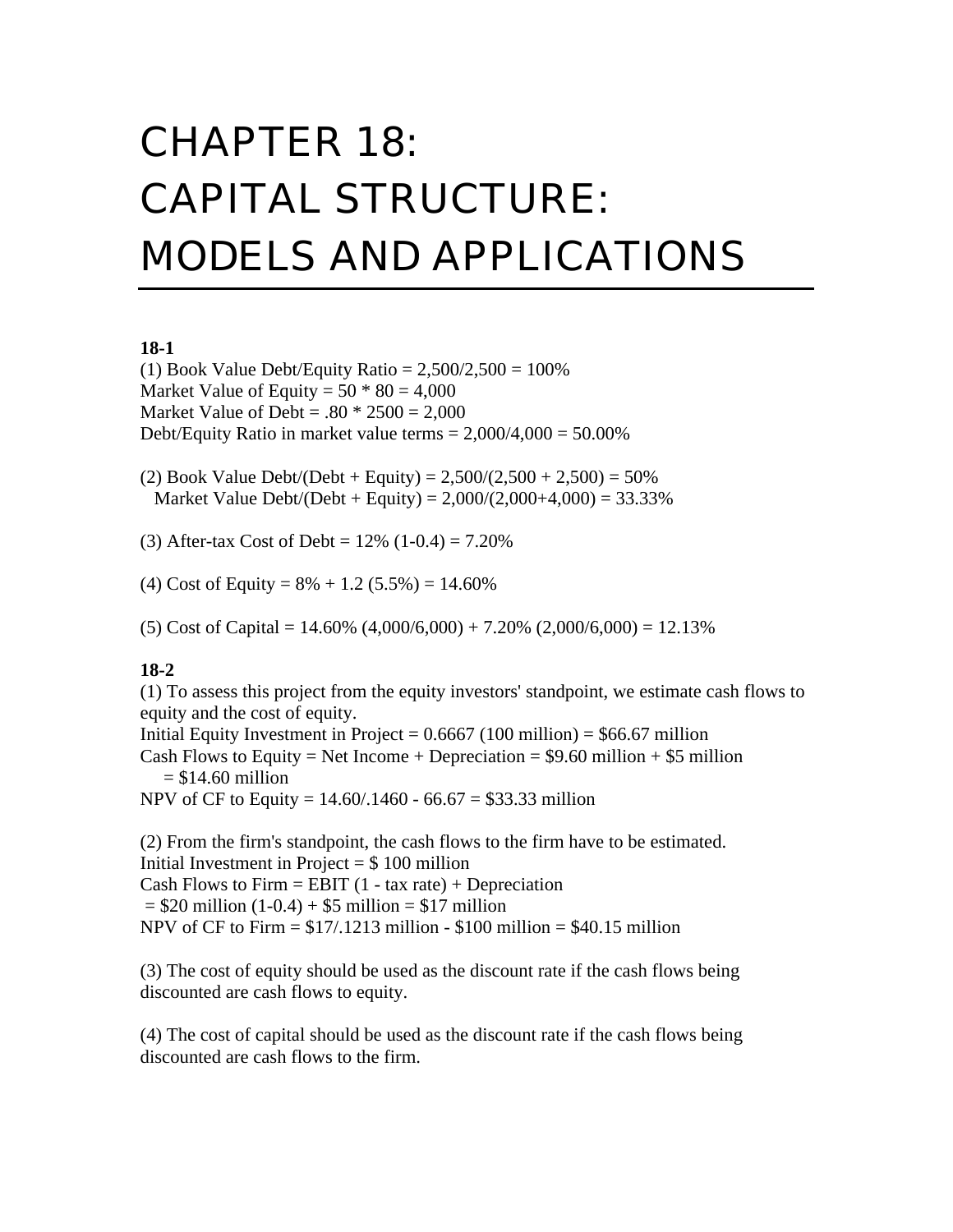(5) Even if this project is financed entirely with debt, it should be analyzed using the same

costs of equity and capital as the analysis above.

# **18-3**

(1), (2) and (3) Unlevered Beta = Levered Beta/ $(1+(1-t)(D/E)) = 1.2/(1+0.6*0.5) = 0.92$ 

|                        | D/E Ratio Beta |      | <b>Cost of Equity</b> | <b>Cost of Debt</b> | <b>WACC</b> |
|------------------------|----------------|------|-----------------------|---------------------|-------------|
| Option $1 \,  20.00\%$ |                | 1.03 | 13.69%                | 6.60%               | 12.51%      |
| Option 2   100.00%     |                | 1.48 | 16.12%                | 7.80%               | 11.96%      |
| Option 3   500.00%     |                | 3.69 | 28.31%                | 10.80%              | 13.72%      |

(4)

|          |            | D Firm Value New Firm Value | <b>Debt</b> | <b>Equity</b> | <b>Stock Price</b> |
|----------|------------|-----------------------------|-------------|---------------|--------------------|
| Option 1 | $($ \$180) | \$5,820                     | \$1,000     | \$4,820       | \$75.68            |
| Option 2 | \$86       | \$6,086                     | \$3,000     | \$3,086       | \$81.72            |
| Option 3 | (\$693)    | \$5,307                     | \$5,000     | \$307         | \$66.14            |

Note: The change in firm value will mean that the debt ratios computed above will also change.

(5) From a cost of capital standpoint, option 2 is the best one.

(6) If Rubbermaid's income is more volatile, the firm should be more cautious in adding debt.

(7) If the new debt or equity is used to take projects, the analysis would change for three reasons:

- (a) the projects may have a different risk profile than the firm's risk profile.
- (b) the NPV of the projects has to be added to the value change calculated.
- (c) the firm value itself will increase as the new debt and equity is issued.

(8) I would factor in the firm's need for flexibility into the analysis - the greater the need for flexibility the less likely it is that I would add on debt. Further, I would look at how responsive managers are to stockholders; if they are not, I would be more likely to add debt.

(9) The higher rating in option 1 lowers the cost of debt, but it is accomplished by replacing debt with more expensive equity.

**18-4**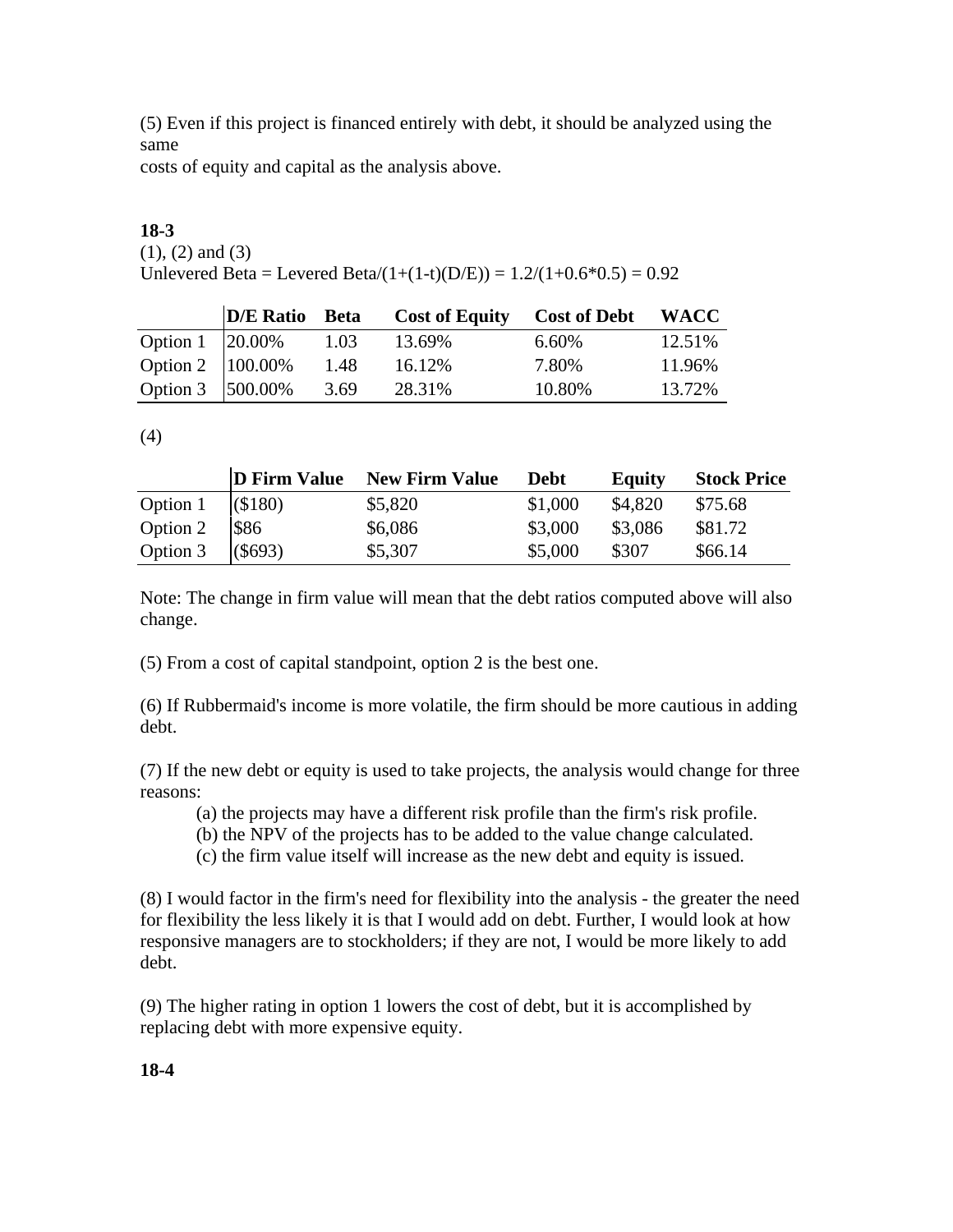(a) Intuitively, I would expect Rubbermaid to have a higher debt ratio than its competitors because:

(1) its earnings are less volatile than those of its competitors

(2) it has higher cash flows as a percent of firm value than its competitors.

(3) it has a higher tax rate than its competitors

(4) it has a lower need for flexibility; it has lower R& D expenses.

(b) Plugging in the values into the regression, Predicted Debt/Equity Ratio =  $.10 - .5(.2) + 2.0(.25) + .4(.4) + 2.5(.02) = 71.00\%$ 

# **18-5**

The current  $D/E$  ratio = 200/500 = 0.4, and a debt to capital ratio of 0.2857. The cost of capital =  $(1-0.2857)(8+1.5(5.5)) + (0.2857)(1-0.46)(11) = 13.30\%$ . The unlevered beta becomes  $1.5/(1+(1-0.46)(0.4)) = 1.234$ .

With the new borrowing, the beta becomes  $1.234(1+(1-0.46)(0.6)) = 1.634$ , and the D/E ratio becomes 0.6; the leverage ratio  $= 0.375$ . The new cost of capital becomes  $(0.625)(8+1.634(5.5)) + (0.375)(1-0.46)(12.5) = 13.15\%$ . Since the cost of capital drops, you should go ahead with the borrowing, assuming that the new funds are invested in similar projects as the existing firm.

(3). At this capital structure, the firm would change in value by  $(200+500)(.0015/1315) = $8$  million Hence the price per share increases to  $$50 + $8$  million/10 million = \$50.80.

(4). If we now assume that these funds can be invested in a new project with before-tax income of \$20m. a year (but with similar risk), the after-tax flows are 10.8m per year. The NPV of this investment would be  $10.8/1315 - 100 = -17.17$ m. Hence the project is not desirable.

(5) If the flows in (5) are certain, then we discount them at the riskfree rate of 8%. Hence the NPV of the project  $= 10.8/0.08 - 100 = $35.0$ . Hence the project would be acceptable.

| <b>Add'l Debt</b> | <b>Beta</b> |        |            |          | Cost of Equity Rating Cost of Debt Cost of Capital |
|-------------------|-------------|--------|------------|----------|----------------------------------------------------|
| Current           | 1.15        | 12.33% | <b>BBB</b> | $6.00\%$ | 11.06%                                             |
| 500,000           | 1.30        | 13.15% | <b>BB</b>  | $6.30\%$ | 10.87% Optimal                                     |
| 1,000,000         | 1.45        | 13.98% | B          | 6.90%    | 10.94%                                             |
| 1,500,000         | 1.60        | 14.80% | $B -$      | 8.10%    | 11.45%                                             |
| 2,000,000         | 1.75        | 15.63% | C          | 9.00%    | 11.94%                                             |

**18-6** (1) First, we calculate the cost of capital at different levels of debt

Unlevered Beta =  $1.15/(1+0.6*(500/2000)) = 1.00$ 

This assumes that the new debt will not be used to buy back stock.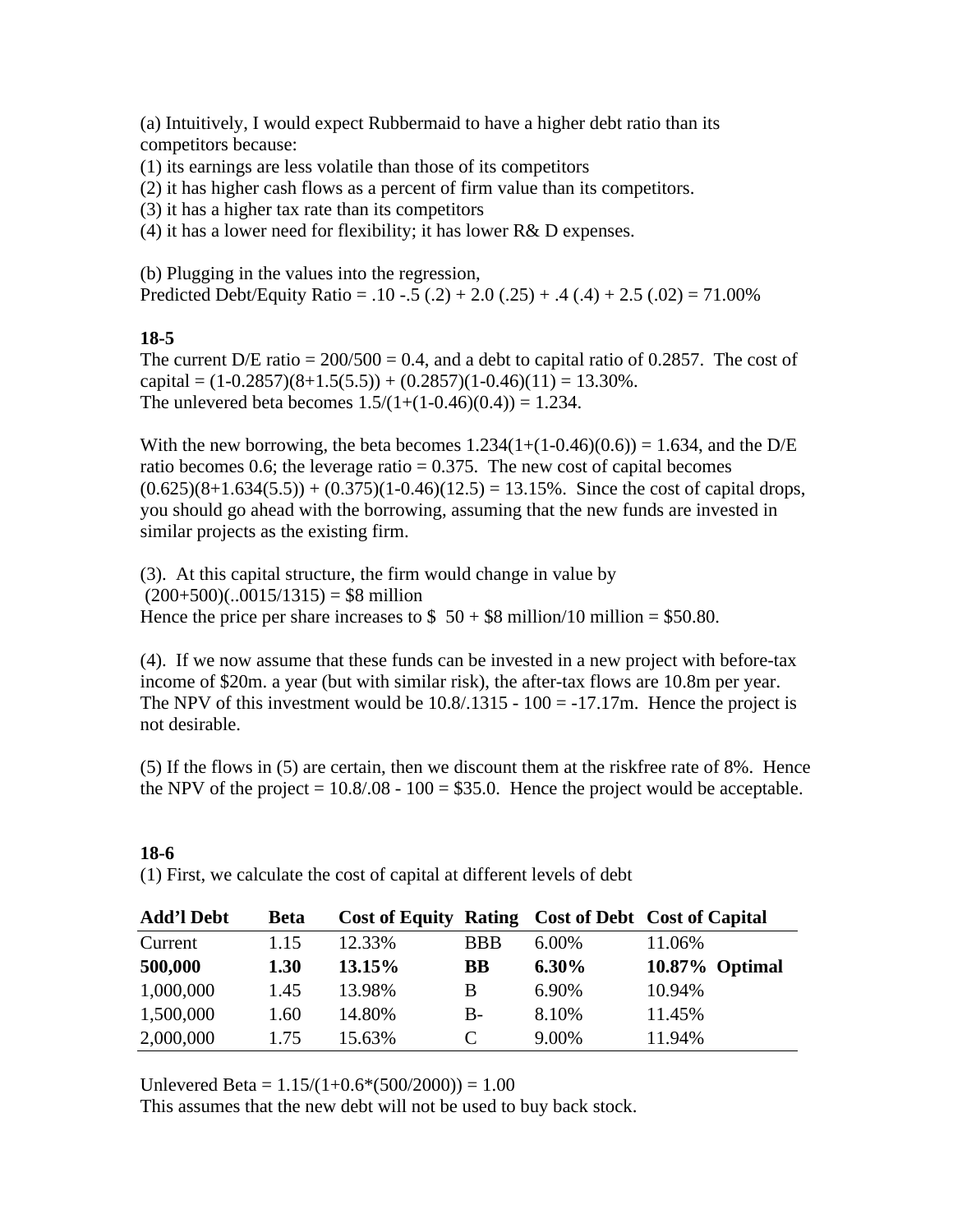(2) Effect of moving to the optimal on the Stock Price Increase in Firm Value = 2500000 (.1106 - .1087)/.1087 = \$43,698 Increase in Stock Price =  $$43,698/100000 = $0.44$ 

(3) See above

After-tax Cash Flow to Firm from Project = EBIT  $(1-t)$  + Depreciation  $= $ 600,000 (1-0.4) + $ 100,000 = $460,000$ NPV of Project = 460000/.1087 - \$ 3,000,000 = \$1,231,831

#### **18-7**

(a) Optimal Debt Ratio

|     |      |        | Debt Ratio Beta Cost of Equity AT Cost of Debt | <b>Cost of Capital</b> |         |
|-----|------|--------|------------------------------------------------|------------------------|---------|
| 0%  | 1.50 | 17.25% | 6.00%                                          | 17.25%                 |         |
| 10% | 1.60 | 17.80% | 6.30%                                          | 16.65%                 |         |
| 20% | 1.73 | 18.49% | 6.60%                                          | 16.11%                 |         |
| 30% | 1.89 | 19.37% | 7.20%                                          | 15.72%                 |         |
| 40% | 2.10 | 20.55% | 7.80%                                          | 15.45%                 |         |
| 50% | 2.40 | 22.20% | 8.40%                                          | 15.30%                 | Optimal |
| 60% | 2.85 | 24.68% | 9.60%                                          | 15.63%                 |         |
| 70% | 3.60 | 28.80% | 10.80%                                         | 16.20%                 |         |
| 80% | 5.10 | 37.05% | 12.00%                                         | 17.01%                 |         |
| 90% | 9.60 | 61.80% | 15.00%                                         | 19.68%                 |         |

The optimal debt ratio is 50%.

(b) Change in Firm Value =  $20,000,000$  (.1725-.1530)/.1530 = \$2,549,020 Increase in Stock Price from going to optimal debt ratio  $=$  \$2.55 New Stock Price  $=$  \$22.55 **18-8** (a) Current Cost of Equity =  $8\% + 1.06$  (5.5%) = 13.83% Current Cost of Debt =  $10\%$  (1-0.4) =  $6.00\%$ Current Cost of Capital =  $13.83\%$  (250/275) + 6.00% (25/275) =  $13.12\%$ 

(b) If the firm borrows \$100 million and buys back \$100 million of stock New Debt/Equity Ratio =  $125/150 = 0.8333333333$ Unlevered Beta =  $1.06/(1+0.6*.10) = 1.00$ New Beta =  $1(1 + 0.6 * 0.8333) = 1.50$ Cost of Equity =  $8\% + 1.50$  (5.5%) = 16.25% Cost of Capital =  $16.25\%$  (150/275) + 13% (1-.4) (125/275) = 12.41%

### **18-9**

(a) Current Cost of Equity =  $7\% + 1.12$  (5.5%) = 13.16%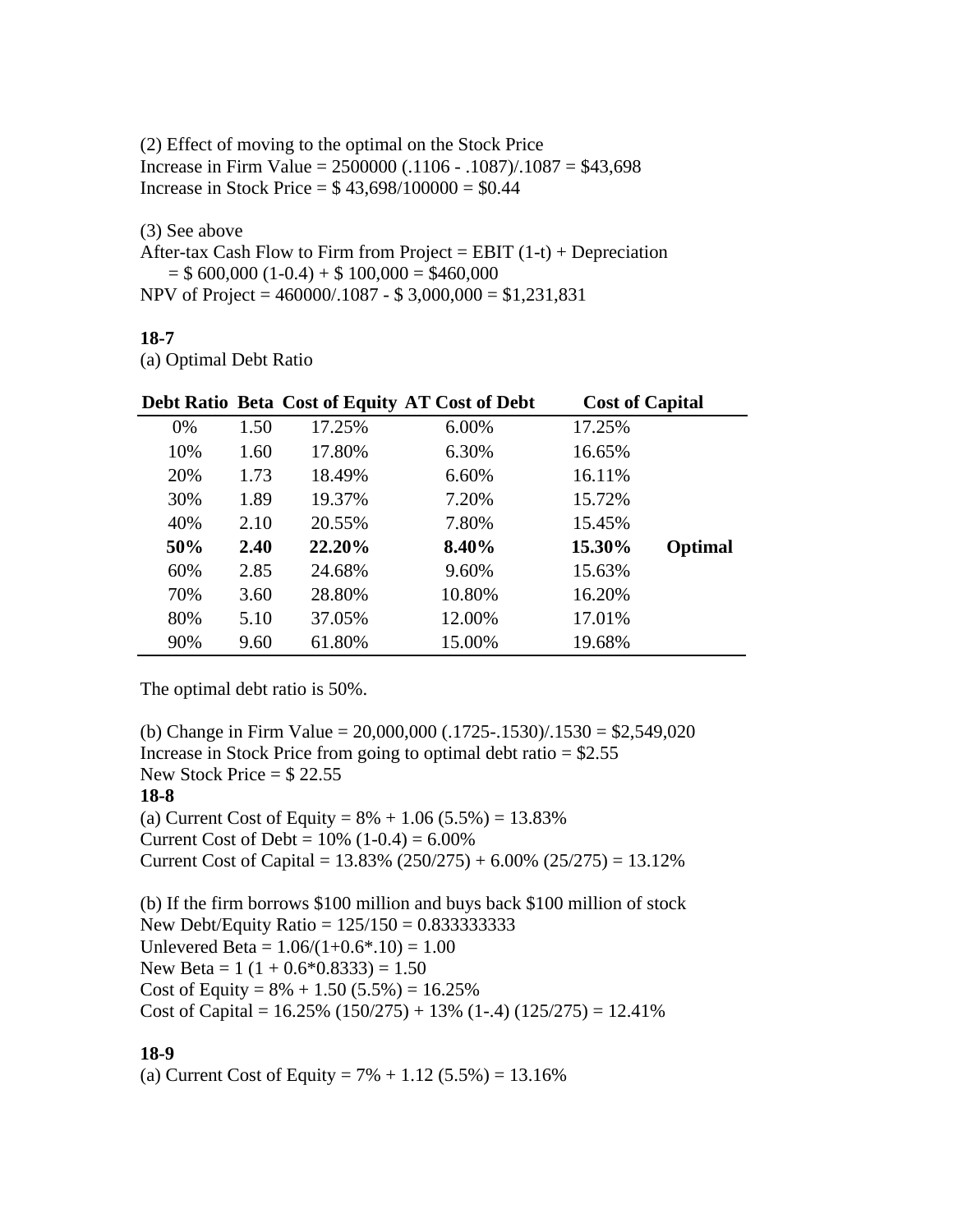(b) Current pre-tax Cost of Debt = Interest Expense/Book Debt =  $10/100 = 10\%$ After-tax Cost of Debt =  $10\%$  (1-.4) =  $6\%$ [The book interest rate can be used since the bonds are trading at par.]

(c) Current Cost of Capital =  $13.16\%$  (500/600) + 6% (100/600) = 11.97%

(d) . With the swap, the value of equity drops to 150. The value of debt rises to 450. The unlevered beta =  $1.12/(1 + 0.6(1/5)) = 1$ ; the new levered beta =  $1(1+(1 (0.2963)(450/150) = 3.11$ . (Note that the tax rate used is the effective tax rate of 29.63%). The new cost of equity =  $.07 + 3.11(0.055) = 24.11\%$ e. The annual interest payments would be  $450(.15) = 67.50$ . However, the EBIT is only 50. Hence the effective tax rate will have to be adjusted to  $(50/67.5)(0.4) = 0.2963$ . f. The WACC =  $(150/600)24.11 + (450/600)(1-0.2963)(15) = 13.94\%$ .

#### **18-10**

(a) Current Cost of Equity =  $6\% + 1.25$  (5.5%) = 12.88%

(b) Current After-tax Cost of Debt =  $11\%$  (1-0.4) =  $6.60\%$ 

(c) Current Cost of Capital =  $12.88\%$  (1800/2700) + 6.60% (900/2700) = 10.58% [Market Value of Equity =  $PE * Net Income = 9 * 200 = 1,800;$ Market Value of Debt =  $0.9*1,000 = 900$ 

(d) After the action, New Equity  $= 2000$ New Debt  $= 700$ Unlevered Beta =  $1.25/(1+0.6*(900/1800)) = 0.9615$ New Levered Beta =  $0.9615 (1+0.6*(700/2000)) = 1.163$ New Cost of Equity =  $6\% + 1.163(5.5\%) = 12.40\%$ 

(e) New WACC =  $12.40\%$  (2000/2700) + 10% (1-.4) (700/2700) = 10.74%

(f) Change in Value of Firm = 2700 (.1058-.1074)/.1074 = (\$39.66) New Firm Value =  $$2700 - $39.66 = $2,660.34$ 

#### **18-11**

a. Market Value of Equity = 40 million  $\text{* } $20 = 800$ Cost of Equity =  $8\% + 1.15(5.5\%) = 14.33\%$ Cost of Capital =  $14.33\%$  (0.8) + 10% (1-.4) (0.2) = 12.66%

b. If the firm borrows \$ 200 million and buys back stock, Equity will drop to \$ 600 million New Debt/Equity Ratio  $= 400/600 = 0.67$ Unlevered Beta =  $1.15 / (1 + 0.6*0.25) = 1.00$ New Beta =  $1.00$  (1+0.6\*0.67) = 1.40 New Cost of Equity =  $8\% + 1.40$  (5.5%) = 15.70%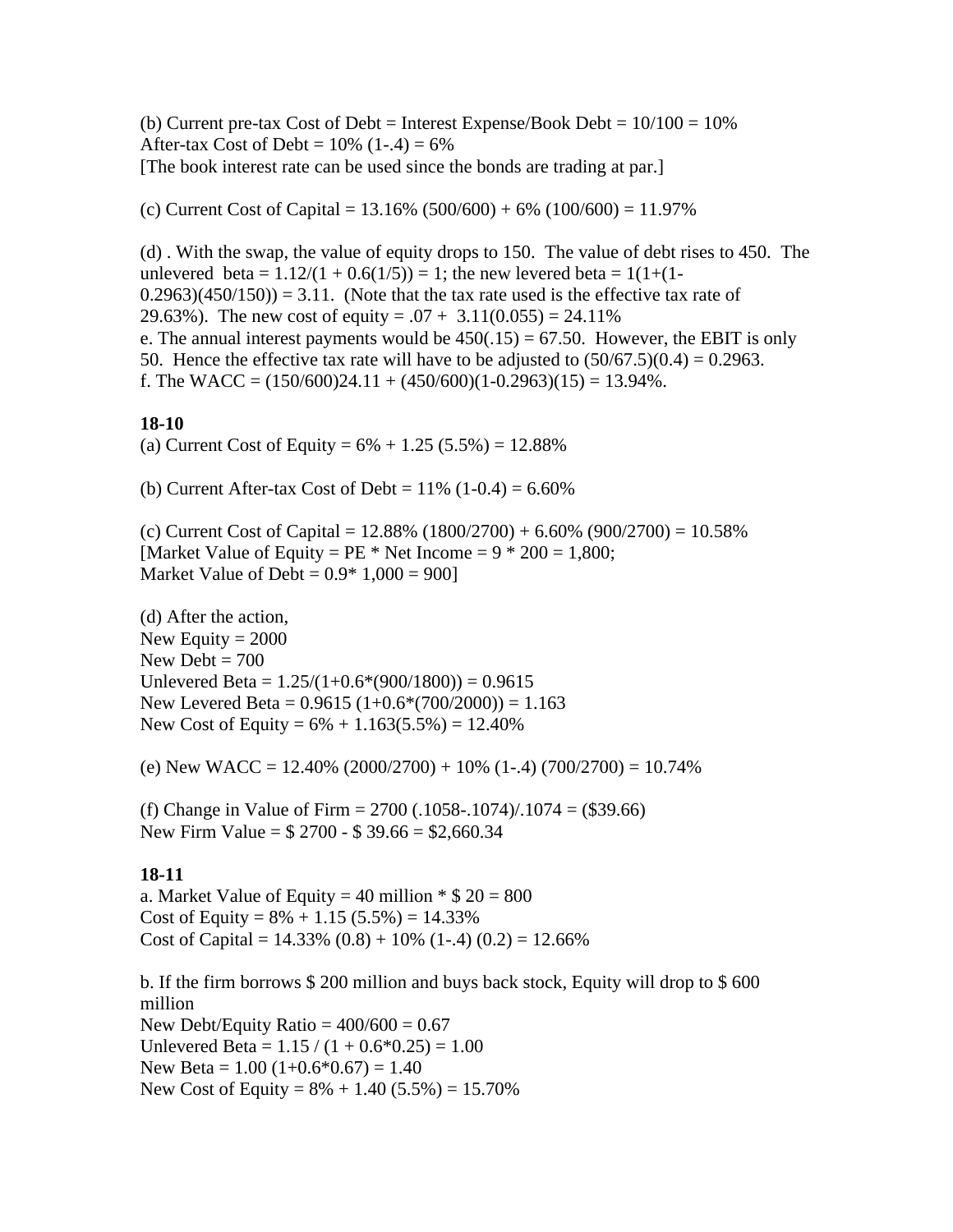New Cost of Capital =  $15.70\%$  (0.6) +  $11\%$  (1-0.4) (0.4) =  $12.06\%$ 

c. Increase in firm value from moving to optimal  $= (0.1266-0.1206)(1000)/1206 =$ \$49.75 Increase in Stock Price  $=$  \$49.75/40  $=$  \$1.24

d. The firm currently pays dividends of \$1 per share. An increase to \$2 per share per year will change equity value to  $800(1.1266) - 2(40) = $821.28m$ , assuming that the required rate of return on equity does not change. This assumes that the market continues to expect a rate of return of 12.66%, although the expected change in leverage may increase it. If the new capital expenditure is financed with debt, the amount of debt will go up to \$350m. Hence the debt/equity ratio will equal  $350/821.28 = 0.426$ .

# **18-12**

a. Current Value of Equity  $= $700$  million

Current Value of Convertible Debt = \$500

To calculate the straight debt portion of this convertible debt, we estimate the market value of a straight bond with a coupon rate of 8% and a maturity of 10 years, using a market interest rate of 10%.

Value of Straight Bond, coupon rate of 8%, maturity of 10 years = \$877 (using annual coupons)

Value of Straight Bond portion of Convertible Debt  $= $877 * 500,000 = $438.5$  million Value of Equity Portion of Convertible Debt =  $$500 - $438.5 = $61.5$  million Current Debt/Equity Ratio =  $438.5/(700+61.5) = 57.58\%$ 

b. Cost of Equity =  $6\% + 1.2$  (5.5%) = 12.60% Cost of Capital =  $12.60\%$  (761.5/12,00) + 10% (1-.4) (438.5/1,200) = 10.19% c. If \$ 250 million is borrowed to buy back stock, pay dividends and take a project Equity =  $$761.5 - $200 + $25 = 586.5!$  The NPV is accrues to equity.  $Debt = 438.5 + 250 = 688.5$ New Debt/Equity Ratio = 688.5/586.5 = 117.39% Unlevered Beta =  $1.2/(1+0.6*(0.5758)) = 0.89$ New Beta =  $0.89$  (1+ $0.6*(1.1739)$ ) = 1.52 New Cost of Equity =  $6\% + 1.52*(5.5\%) = 14.36\%$ 

d. New Cost of Capital =  $14.36\%$  (586.5/1275) + 11% (1-0.4) (688.5/1275) = 10.17%

e. Change in Firm Value from change in WACC =  $(.1019-.1017)$  1,200/.1017 = \$2.36 Increase from taking project with NPV of  $$ 25$  million =  $$25$ Net Effect of Restructuring  $= -20.83 + 25 = $27.36$  mil New Firm Value after the borrowing =  $1200 + 50 + 27.36 = $ 1277.36$  million

### **18-13**

Current Market Value of Equity = 27.5 million  $*$  \$ 25 = \$687.50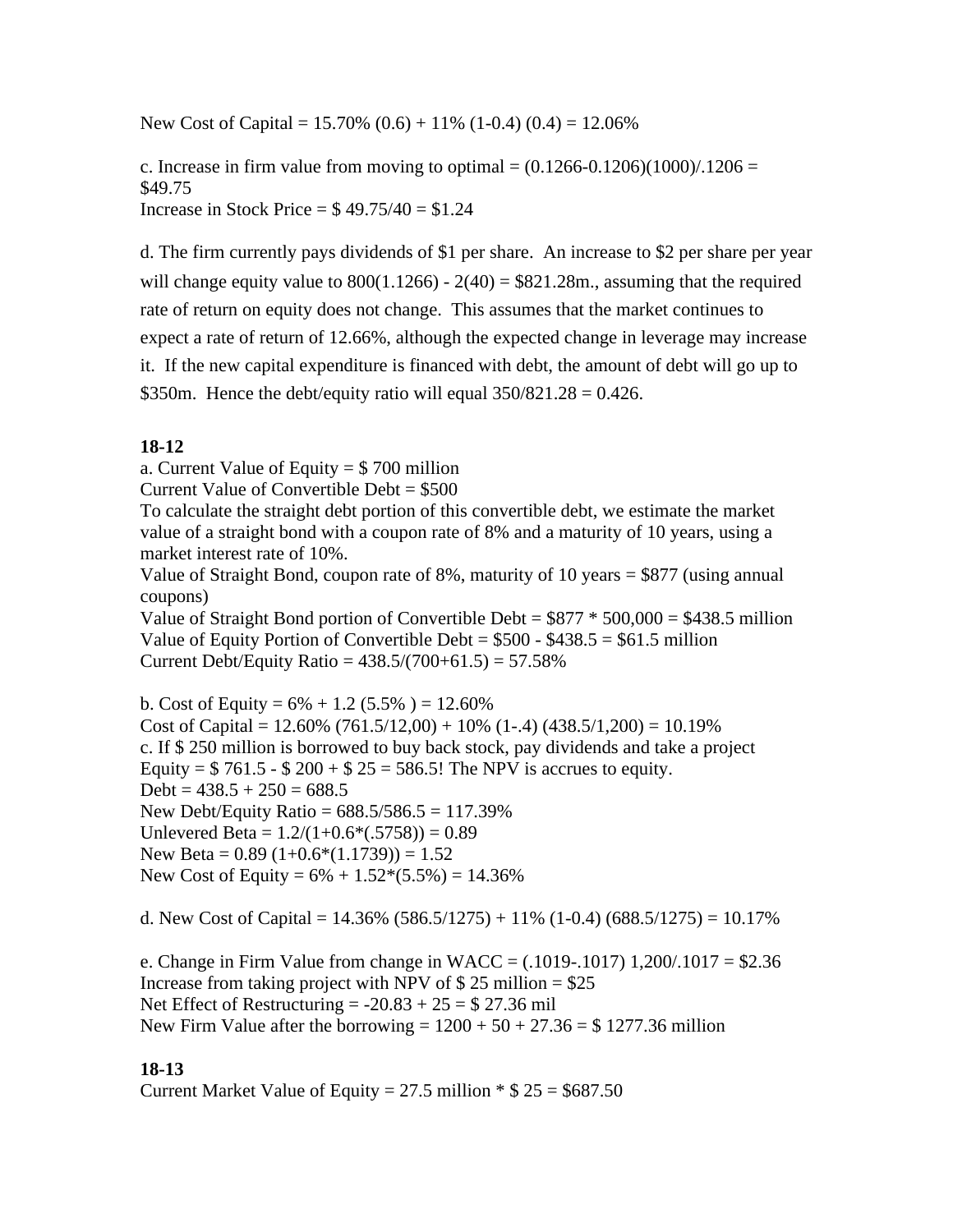T-Bond Rate  $= 7\%$ Current Debt outstanding  $= $25.00$ Current Debt/Equity Ratio =  $25/687.5 = 3.64\%$ Unlevered Beta =  $0.70/(1+0.65*0.0364) = 0.6838208$ Return on Assets = EBIT  $(1-t)/(BV \text{ of Debt} + Equity) = 63.3 (1-.35) / (25 + 200) =$ 18.29% Return on Equity =  $ROA + D/E (ROA - Interest Rate on Debt (1-t))$ a, b and c. Cost of Equity, ROE and Differential Return at each level of Debt

| <b>Debt</b>  | <b>D/E Ratio</b> | <b>Beta</b> | Cost of       | <b>Interest</b> | <b>ROE</b> | ROE-   |
|--------------|------------------|-------------|---------------|-----------------|------------|--------|
| <b>Ratio</b> |                  |             | <b>Equity</b> | Rate            |            | COE    |
| $0\%$        | $0.00\%$         | 0.68        | 10.76%        | 6.70%           | 18.29%     | 7.53%  |
| 10%          | 11.11%           | 0.73        | 11.03%        | 7.00%           | 19.81%     | 8.78%  |
| 20%          | 25.00%           | 0.79        | 11.37%        | 7.50%           | 21.64%     | 10.27% |
| 30%          | 42.86%           | 0.87        | 11.81%        | 8.00%           | 23.90%     | 12.09% |
| 40%          | 66.67%           | 0.98        | 12.39%        | 8.50%           | 26.79%     | 14.40% |
| 50%          | 100.00%          | 1.13        | 13.21%        | 9.00%           | 30.72%     | 17.52% |
| 60%          | 150.00%          | 1.35        | 14.43%        | 10.00%          | 35.97%     | 21.54% |
| 70%          | 233.33%          | 1.72        | 16.47%        | 11.00%          | 44.27%     | 27.81% |
| 80%          | 400.00%          | 2.46        | 20.54%        | 12.00%          | 60.23%     | 39.69% |
| 90%          | 900.00%          | 4.68        | 32.76%        | 15.00%          | 95.12%     | 62.35% |

The differential return is maximized at 90% debt.

d. Value of the firm might not be maximized at 90% debt, because the focus of this approach is to maximize equity value. To the degree that this can be accomplished by expropriating wealth from bondholders, this may not maximize firm value. It is also based upon the presumption that the ROA will be unaffected by the changes in rating that accompany the higher debt ratio.

### **18-14**

a. Cost of Equity =  $6.50\% + 1.47$   $(5.5\%) = 14.59\%$ Cost of Capital =  $14.59\%$  (24.27/(24.27+ 2.8)) + 6.8% (1-0.4) (2.8/(24.27+2.8)) = 13.50%

b. If Pfizer moves to a 30% debt ratio, New debt/equity ratio  $= 30/70 = 42.86\%$ Unlevered Beta =  $1.47/(1+0.6*(2.8/24.27)) = 1.37$ New Beta =  $1.37$  (1+0.6\*0.4286) = 1.72 New Cost of Equity =  $6.5\% + 1.72$  (5.5%) = 15.96% New Cost of Capital =  $15.96\%$  (0.7) +  $8.5\%$  (1-.4) (0.3) = 12.70%

c. If the savings grow at 6% a year in perpetuity, the change in firm value can be computed as follows : Savings each year =  $(.1350-.1270)$   $(24.27 + 2.8) = $216.56$  million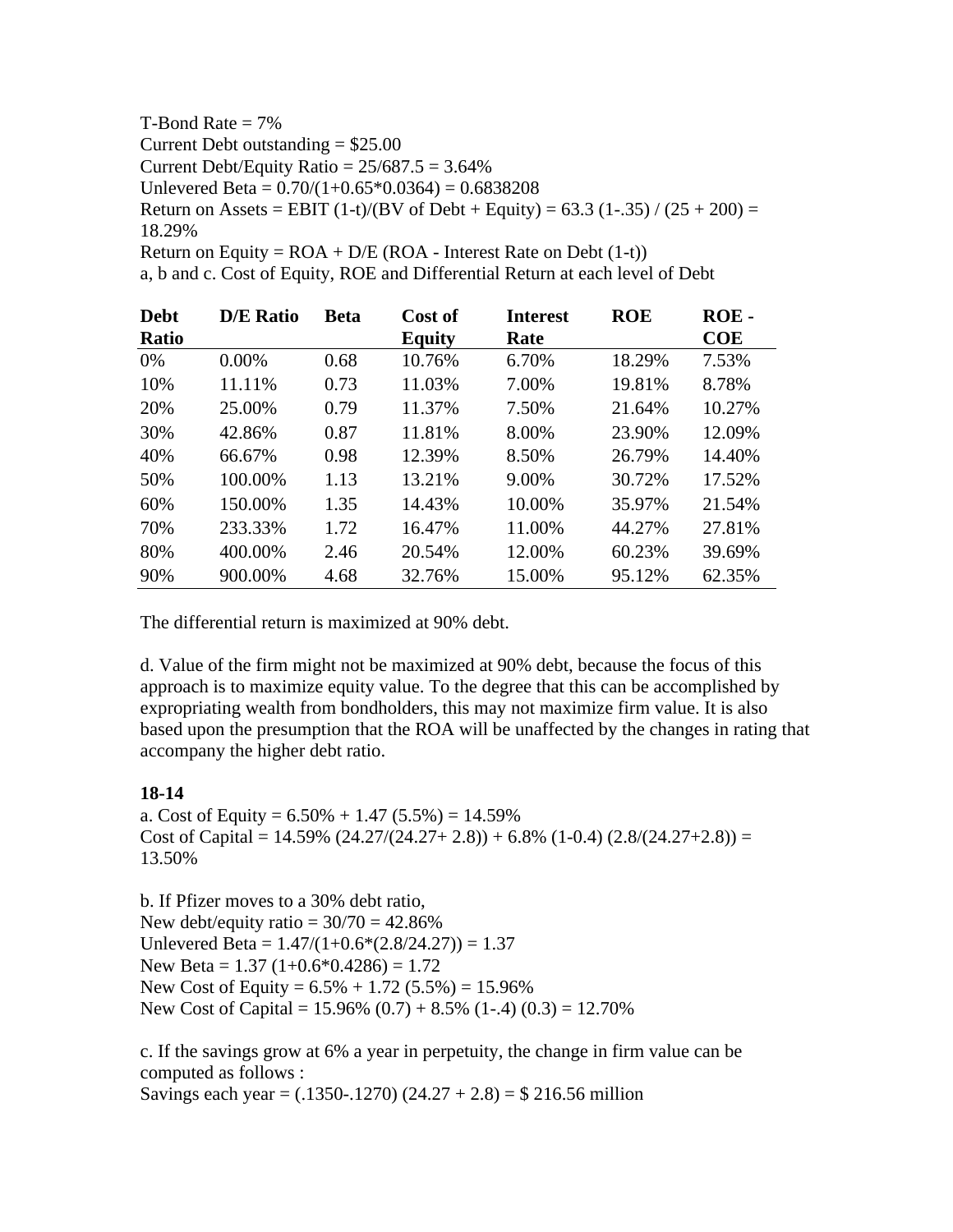PV of Savings with 6% growth =  $(216.56*1.06)/(0.127-0.06) = $3,426$  million Increase in Stock Price  $= 3,426/24,270 = 14.12\%$ ! Stock Price will increase by 14.12%

d. The need for R& D increases the need for flexibility; therefore, Pfizer may not go to this higher optimal debt ratio, the cost of capital notwithstanding.

# **18-15**

a. Estimate of Market Value of Debt Present Value of Interest Expenses (\$ 55 million) and book value (\$ 664 million) at the cost of debt of 7.5%. Estimated Market Value of Debt = \$700 ! Estimated market value is \$ 700 million Market Value of Equity =  $173 * $30.75 = $5,320$ 

b. Cost of Equity =  $6.50\% + 1.17(5.5\%) = 12.94\%$ Cost of Capital =  $12.94\%$  (5320/(5320+700)) + 7.5% (1-.36)(700/(5320+700)) = 11.99%

c. Increase in value per share  $= $1.25$ Total Increase in firm value =  $173 * 1.25 = $216$  $(5320+700)$   $(.1199-x)/x = 216.25$ Solving for x,  $x = (6020^* \cdot 1199)/(6020 + 216.25) = 11.57\%$ The cost of capital at the optimal is 11.57%.

# **18-16**

a. Cost of Equity at current debt level =  $6.5\% + 0.75$  (5.5%) = 10.63% Return on Assets =  $372$  (1-.36)/(210 + 1250) = 16.31% Return on Equity =  $ROA + D/E (ROA - i (1-t)) = 16.31% + .05 (16.31% - 6.8% (1-.36)) =$ 16.91% This analysis could also have been done with book value D/E ratios Return Differential =  $16.91\% - 10.63\% = 6.28\%$ 

b. If the debt ratio goes up to 30%, Unlevered Beta =  $0.75/(1+(1-.36)(.05)) = 0.73$ New Beta =  $0.73$  (1+(1-.36) (30/70)) = 0.93 New Cost of Equity =  $6.5\% + 0.93(5.55) = 11.62\%$ New Return on Equity =  $16.31\% + (30/70) (16.31\% - 8\% (1-.36)) = 21.11\%$ Return Differential = 21.11% - 11.62% = 9.49%

# **18-17**

a. Unlevered Firm Value = Current Firm Value - Tax Savings  $+$  Exp. Bankruptcy Cost  $\omega$ existing debt =  $(1760 + 527) - 527 * 0.36 + 2.3%$  of 0.30 (2287-527\*.36)  $X = 2287 - 190 + (.023)(.3)(2287 - 190) = $2,111$ 

b. At a debt ratio of 50%, New Levered Firm Value = \$ 2,111 + (.36) (.5) (Levered Firm Value) - (.4661) (.30) (2,111)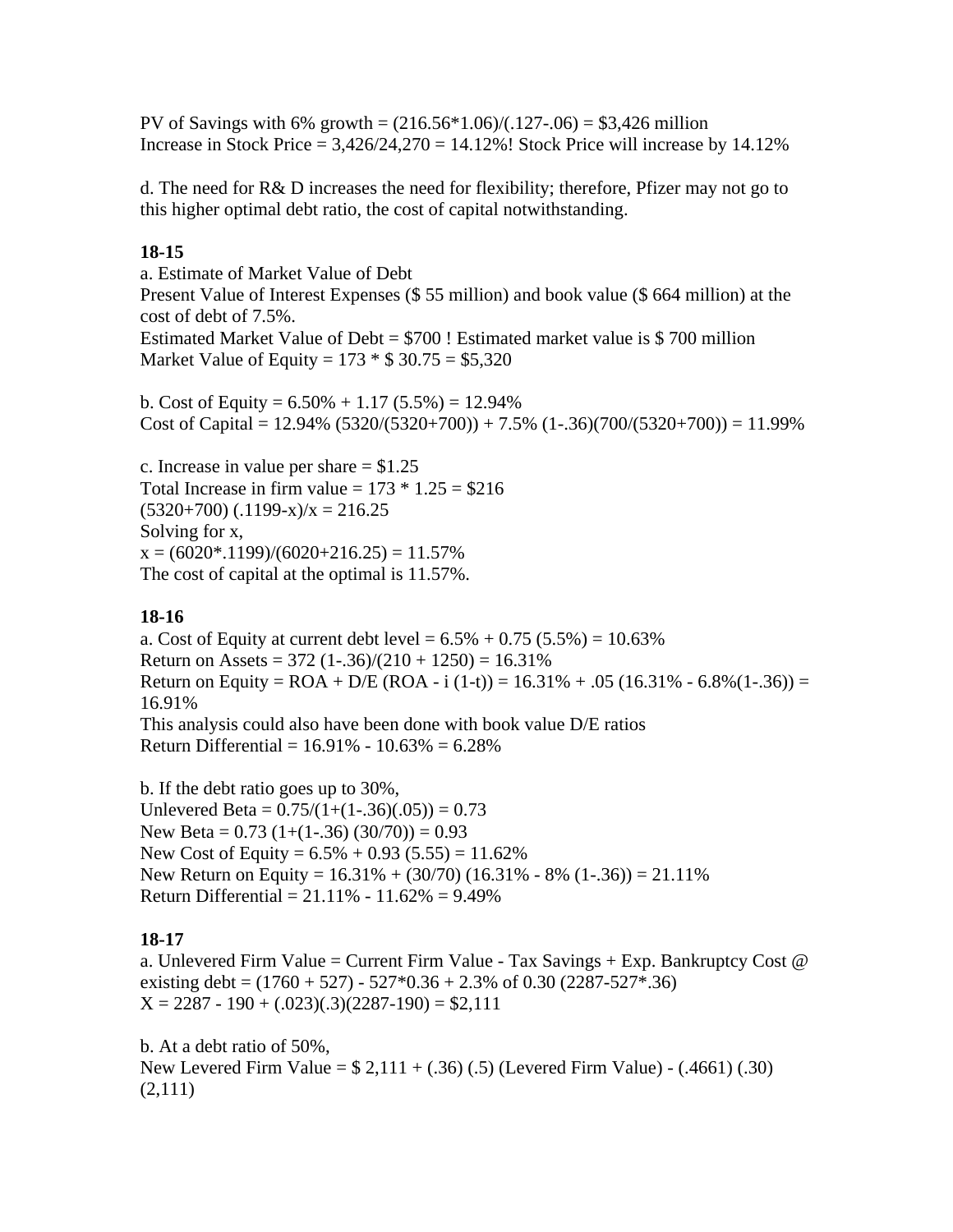$X = 2,111 + .18 X - (.4661) (.3) (2111)$ Solving for X,  $X = (2,111 - (.4661)(.3)(2,111)) / (0.82) = $2,214.41$ 

## **18-18**

For simplicity, we assume that the debt ratios are computed on the unlevered firm value. Unlevered Firm Value = Current Firm Value - Tax Savings from Existing Debt + Exp. Bankruptcy Cost

The current levered firm value =  $985 + (40)46.25 = 2835$ m. The debt ratio is about 35%. Hence, we can estimate the probability of default to be about  $(12.2+32.5)/2 = 22.35\%$ . We can now compute the expected bankruptcy cost as  $0.2235(0.25)(2835)$ ; the tax savings equal  $0.3656(985) = 360.116$ . The unlevered firm value =  $2835 - 0.3656(985) +$  $0.2235(.25)(2835) = $2,634$ 

| Debt Ratio | Unlevered  | <b>Tax Savings Expected</b> |                   | Levered    |
|------------|------------|-----------------------------|-------------------|------------|
|            | Firm Value | on Debt                     | Cost of           | Firm Value |
|            |            |                             | <b>Bankruptcy</b> |            |
| 0%         | \$2,634    | \$0                         | \$2               | \$2,632    |
| 10%        | \$2,634    | \$96                        | \$2               | \$2,728    |
| 20%        | \$2,634    | \$193                       | \$9               | \$2,817    |
| 30%        | \$2,634    | \$289                       | \$80              | \$2,843    |
| 40%        | \$2,634    | \$385                       | \$214             | \$2,805    |
| 50%        | \$2,634    | \$481                       | \$307             | \$2,809    |
| 60%        | \$2,634    | \$578                       | \$428             | \$2,784    |
| 70%        | \$2,634    | \$674                       | \$527             | \$2,781    |
| 80%        | \$2,634    | \$770                       | \$527             | \$2,878    |
| 90%        | \$2,634    | \$867                       | \$659             | \$2,842    |

# **18-19**

a. The optimal debt ratio is so high because Reebok has a high EBIT relative to firm value.

EBIT/Firm Value =  $420/3343 = 12.56\%$ 

If one adds back depreciation to this return, it is quite clear that at existing levels, Reebok has substantial cash flows to meet any debt payments, which in turn is pushing up the optimal debt ratio.

b. My primary concern with moving towards this optimal would lie in whether these operating cash flows are sustainable, given the volatility of the product market that Reebok serves.

### **18-20**

a. Optimal with WACC Approach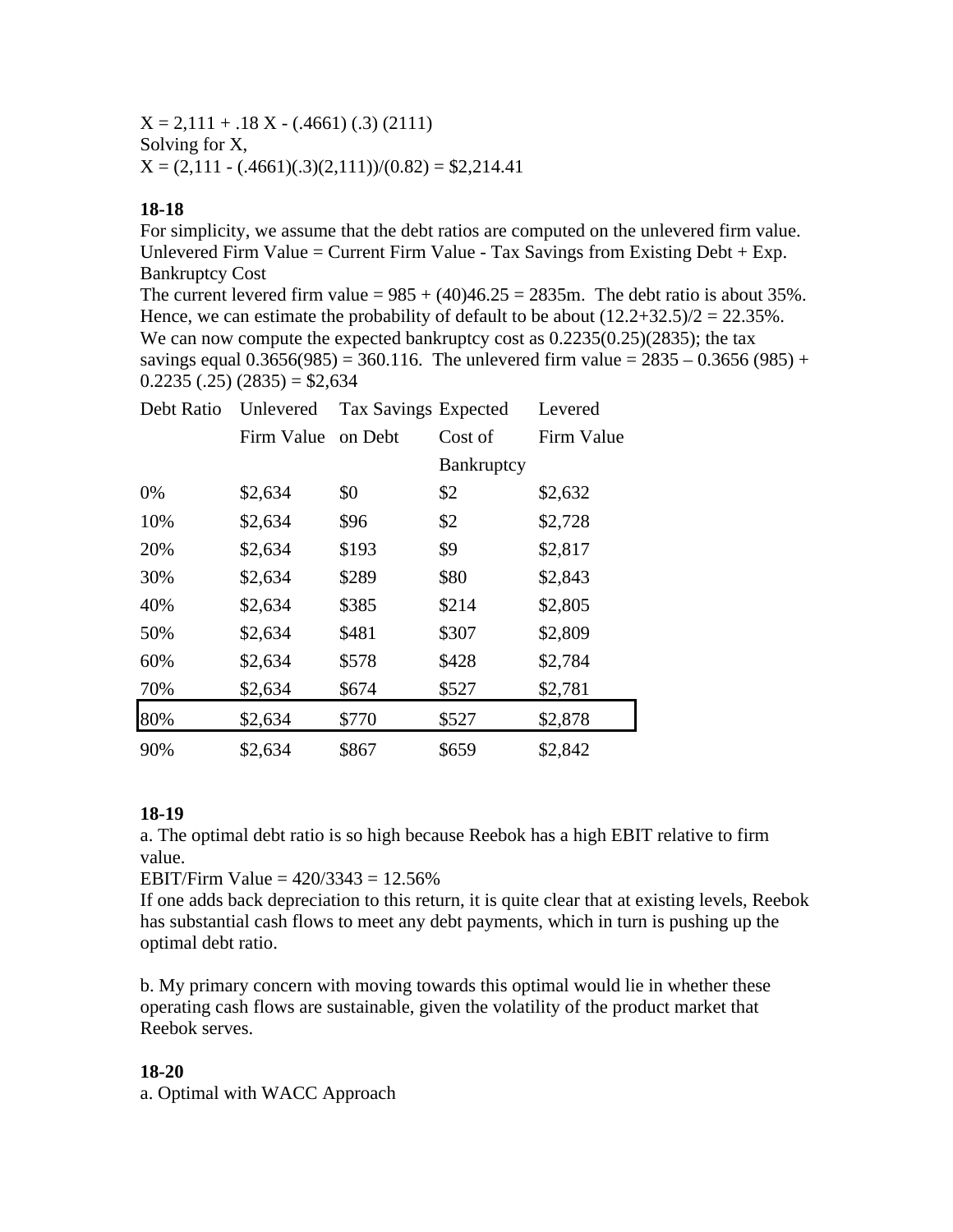|     |      |      |        |          | Dept National Digital Ration Detail Cost of Equity Cost of Dept Cost of Capital |         |
|-----|------|------|--------|----------|---------------------------------------------------------------------------------|---------|
| 0%  | 0%   | 0.75 | 12.01% | 5.15%    | 12.01%                                                                          |         |
| 10% | 11%  | 0.80 | 12.29% | 5.15%    | 11.58%                                                                          |         |
| 20% | 25%  | 0.87 | 12.65% | 5.54%    | 11.23%                                                                          |         |
| 30% | 43%  | 0.95 | 13.12% | 5.75%    | 10.91%                                                                          |         |
| 40% | 67%  | 1.07 | 13.74% | 5.91%    | 10.61%                                                                          |         |
| 50% | 100% | 1.22 | 14.60% | 6.54%    | 10.57%                                                                          |         |
| 60% | 150% | 1.46 | 15.90% | $6.54\%$ | 10.28%                                                                          | Optimal |
| 70% | 233% | 1.85 | 18.07% | 7.48%    | 10.66%                                                                          |         |
| 80% | 400% | 2.64 | 22.40% | 8.11%    | 10.97%                                                                          |         |
| 90% | 900% | 5.00 | 35.39% | 8.74%    | 11.41%                                                                          |         |
|     |      |      |        |          |                                                                                 |         |

**Debt Ratio D/E Ratio Beta Cost of Equity Cost of Debt Cost of Capital**

Unlevered Beta =  $1.26/(1+(1-.37)(237/11*19.88)) = 0.75$ 

b. Optimal with Return Differential Approach

| 12.01% | 11.09% | $-0.92%$  |         |
|--------|--------|-----------|---------|
| 12.29% | 11.63% | $-0.67%$  |         |
| 12.65% | 12.01% | $-0.64\%$ | Optimal |
| 13.12% | 12.32% | $-0.80%$  |         |
| 13.74% | 12.57% | $-1.17%$  |         |
| 14.60% | 12.60% | $-2.00\%$ |         |
| 15.90% | 12.79% | $-3.11%$  |         |
| 18.07% | 12.57% | $-5.50\%$ |         |
| 22.40% | 12.41% | $-9.99%$  |         |
| 35.39% | 12.20% | $-23.20%$ |         |
|        |        |           |         |

# **Debt Ratio Cost of Equity ROE Differentia**

Return on Assets =  $44 (1-.37)/250 = 11.09%$ 

### c. Differences in Optimal

The two approaches provide different optimal debt ratios, since they are based upon different analyses. The WACC approach attempts to maximize firm value, given its assets. The return differential approach attempts to maximize the return differential to equity investors.

### **18-21**

a. Current market value of equity =  $12.2(210) = 2562$ . If we capitalize lease payments at the same rate as the debt, we get a present value of  $150/.1012 = 1482$ . This is a high estimate, since the actual life of the lease payments is probably lower. The market value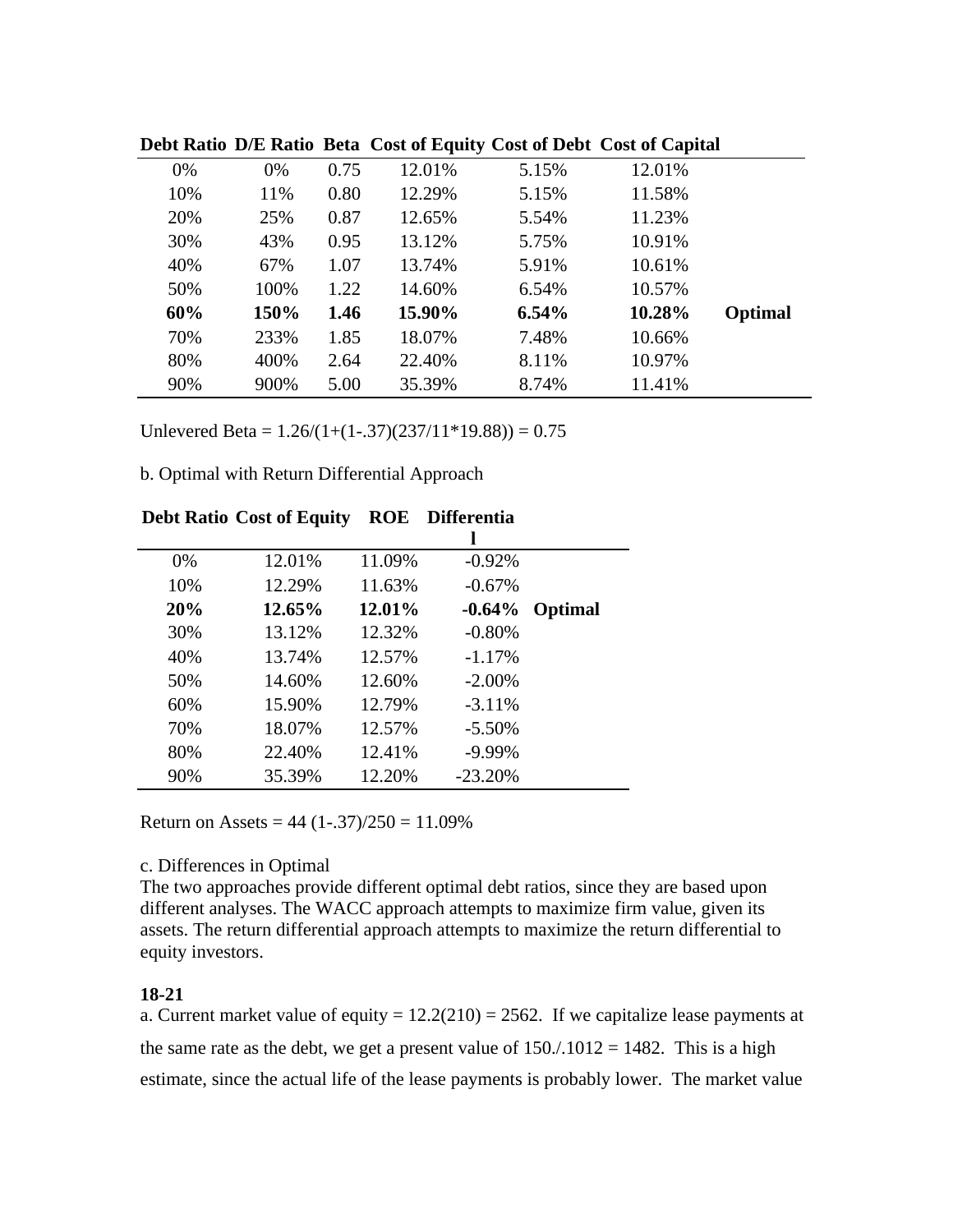of the debt itself is 3000m. Hence, the debt/equity ratio =  $(1482+3000)/2562 = 1.75$ , or a debt ratio of 0.6364.

b. The cost of equity =  $.0612 + 1.26(0.055) = 0.1305$ . The WACC =  $(0.6364)(1 0.35$ )10.12% +  $(0.3636)13.05% = 8.93%$ 

c. The current beta = 1.26; the unlevered beta =  $\frac{126}{\sqrt{126}}$  =  $\frac{126}{1 + (1 - 035)1.75} = 05895$ . Hence the

levered beta at a debt ratio of  $30\% = 0.5895(1+(1-0.35)(0.3/1.3) = 0.678$ ; the cost of equity =  $.0612 + 0.678(.055) = 0.0985$ . The WACC =  $(0.3)(1-0.35)(.0812) + (0.7)(.0985)$  $= 8.478\%$ . The firm value at this optimum  $= (2562+1482+3000)[1+(0.0893-1.0893+1.0893+1.0893+1.0893+1.0893+1.0893+1.0893+1.0893+1.0893+1.0893+1.0893+1.0893+1.0893+1.0893+1.0893+1.0893+1.0893+1.0893+1.0893+1.0893+1.0893+1.0$ .08478)/0.08478] = 7419.55m. (which includes the capitalized value of lease payments).

d. Yes, if 1995 operating income was depressed, the estimated bond rating is probably biased downwards. Hence, the true firm value is probably higher

#### **18-22**

a. The market value of equity = 51b; the market value of debt = 1.5b. Hence the  $D/E$  $ratio = 0.029$ ;

The current beta = 1.35; hence the cost of equity =  $0.06 + 1.35(0.055) = 0.13425$ ; The WACC =  $(.029/1.029)(1-.365)6.8% + (1/1.029)13.425% = 13.168%$ 

b. If all debt is refinanced at the new rate, the interest expenses can be estimated as  $0.16(0.7)(51+1.5) = 5.88b$ . Since EBIT is only 3.4b, it would not be possible to get the entire amount of the tax advantage to debt, because there is not enough income to deduct these interest payments. Hence we would use a marginal tax rate of (3.4/5.88)(36.5%)  $= 21.1\%$ 

c. The unlevered beta =  $\frac{135}{(1.4 \times 0.055)^{0.0000}}$  $\frac{135}{1+(1-0365)0029}$  = 1326. Using the conventional method, the

levered beta at 70% debt =  $1.326(1+(1-0.365)(.7/0.3)) = 3.29$ . If the debt had a beta of 0.60, then we have  $(0.7)(0.6)(1-0.365) + (0.3)(L) = 1.326$ ; hence  $L = 3.531$ 

The second estimate is better, because it takes the actual riskiness of the debt into account.

d. The cost of equity capital =  $0.06 + 3.531(0.055) = 25.42\%$ The after tax cost of debt =  $(1-.211)(16) = 12.624\%$ The WACC =  $(0.7)(12.624) + (0.3)(25.42) = 16.463\%$ e. Firm value will drop to  $(52.5)[1-(.16463-.13168)/.16463] = 41.99b$ . f. It is not desirable to increase debt too much.

**18-23**